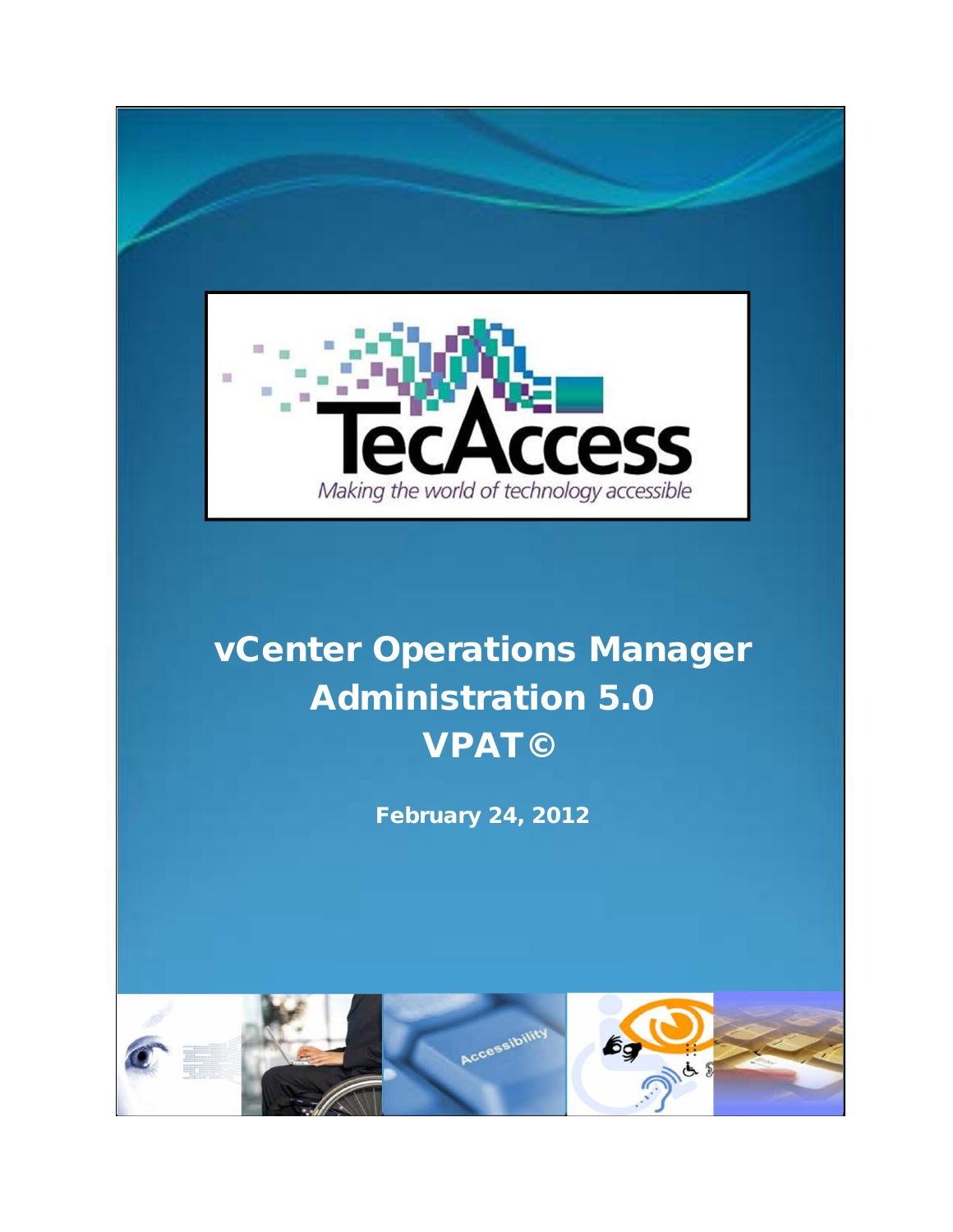

# **VPAT©**

Since the VPAT must be comprehensive, all Section 508 issues on all pages must be corrected to sustain compliance.

| <b>Criteria</b>                                                                    | <b>Supporting</b><br><b>Features</b>      | <b>Remarks and Explanations</b>                     |
|------------------------------------------------------------------------------------|-------------------------------------------|-----------------------------------------------------|
| Section 1194.21 Software Applications<br>and Operating Systems                     | Not Applicable                            | Not Applicable                                      |
| Section 1194.22 Web-based Intranet<br>and Internet Information and<br>Applications | <b>Supports with</b><br><b>Exceptions</b> | Please refer to the 1194.22 section for<br>details. |
| Section 1194.23 Telecommunications<br>Products                                     | Not Applicable                            | Not Applicable                                      |
| Section 1194.24 Video and Multi-<br>media Products                                 | Not Applicable                            | Not Applicable                                      |
| Section 1194.25 Self-Contained,<br><b>Closed Products</b>                          | Not Applicable                            | Not Applicable                                      |
| Section 1194.26 Desktop and Portable<br>Computers                                  | Not Applicable                            | Not Applicable                                      |
| Section 1194.31 Functional<br>Performance Criteria                                 | <b>Supports with</b><br><b>Exceptions</b> | Please refer to the 1194.31 section for<br>details. |
| Section 1194.41 Information,<br>Documentation, and Support                         | <b>Supports</b>                           | Please refer to the 1194.41 section for<br>details. |

#### **Support Levels**

| <b>Support Level</b>                                       | <b>Description</b>                                                                                                                                                               |
|------------------------------------------------------------|----------------------------------------------------------------------------------------------------------------------------------------------------------------------------------|
| <b>Supports</b>                                            | Use this language when you determine the product<br>fully meets the letter and intent of the Criteria.                                                                           |
| <b>Supports with Exceptions/Minor</b><br><b>Exceptions</b> | Use this language when you determine the product<br>does not fully meet the letter and intent of the<br>Criteria, but provides some level of access relative to<br>the Criteria. |
| <b>Supports through Equivalent</b><br><b>Facilitation</b>  | Use this language when you have identified an<br>alternate way to meet the intent of the Criteria or<br>when the product does not fully meet the intent of<br>the Criteria.      |

TecAccess LLC 2410 Granite Ridge Road Building A, Unit 1 Rockville, VA 23146 **CONFIDENTIAL AND PROPRIETARY**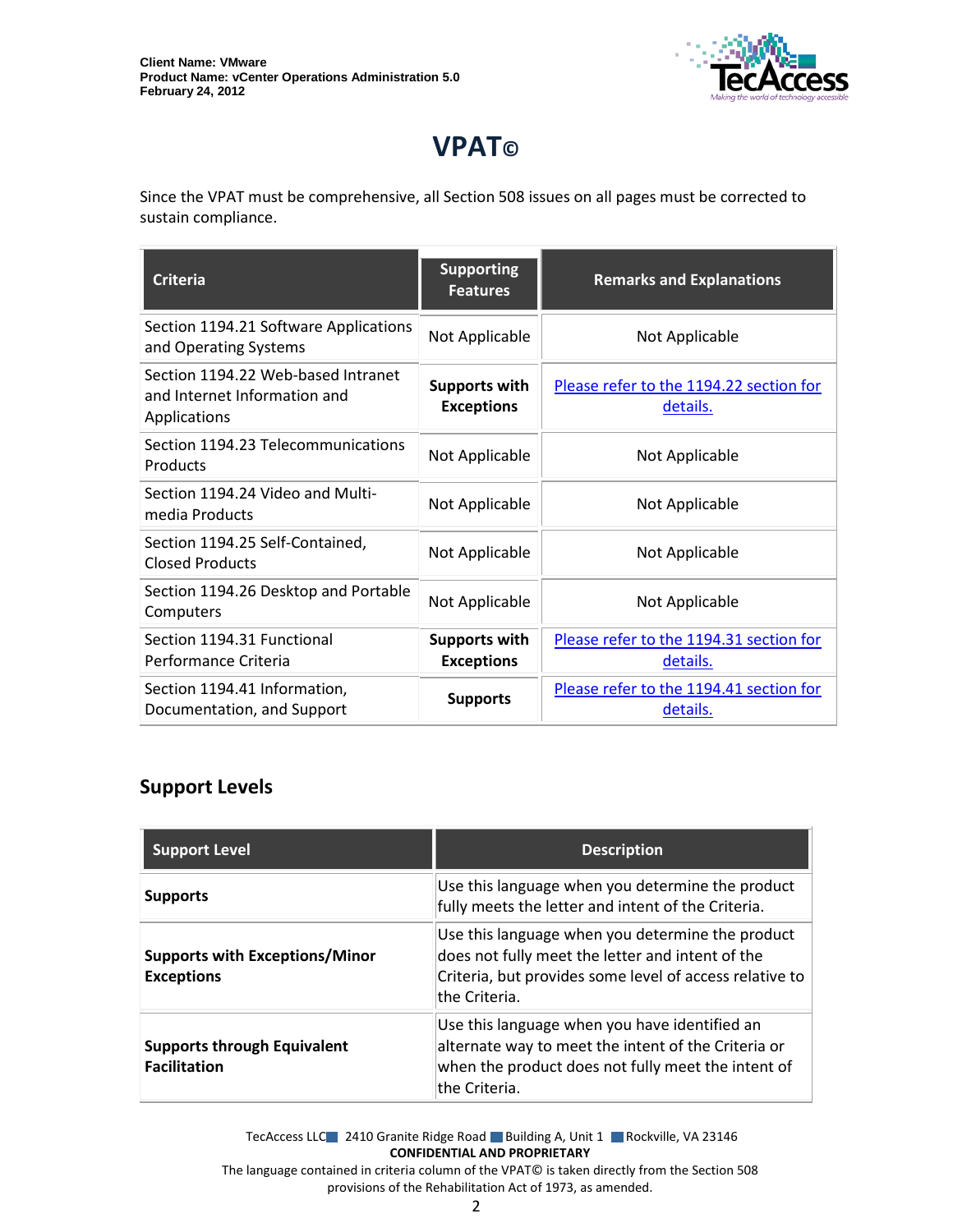

| <b>Support Level</b>                                                | <b>Description</b>                                                                                                                                                                                                                                                                                                                                  |
|---------------------------------------------------------------------|-----------------------------------------------------------------------------------------------------------------------------------------------------------------------------------------------------------------------------------------------------------------------------------------------------------------------------------------------------|
| Supports when combined with<br><b>Compatible AT</b>                 | Use this language when you determine the product<br>fully meets the letter and intent of the Criteria when<br>used in combination with Compatible Assistive<br>Technology ("AT"). For example, many software<br>programs can provide speech output when<br>combined with a compatible screen reader<br>(commonly used AT for people who are blind). |
| Does Not Support                                                    | Use this language when you determine the product<br>does not meet the letter or intent of the Criteria.                                                                                                                                                                                                                                             |
| <b>Not Applicable</b>                                               | Use this language when you determine the Criteria<br>does not apply to the specific product.                                                                                                                                                                                                                                                        |
| Not Applicable - Fundamental<br><b>Alteration Exception Applies</b> | Use this language when you determine a<br>Fundamental Alteration of the product would be<br>required to meet the Criteria (see the access board's<br>standards for the definition of "fundamental<br>alteration").                                                                                                                                  |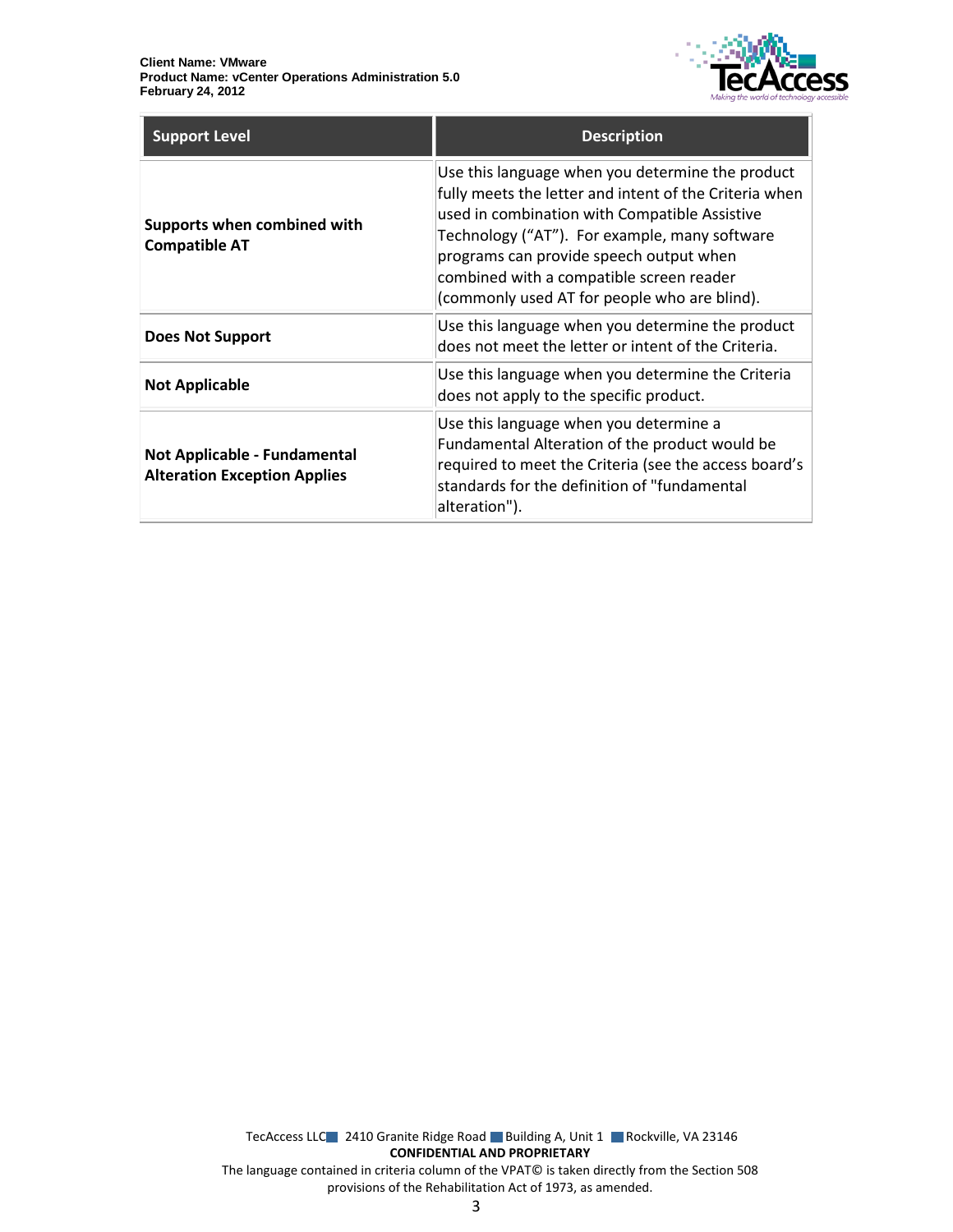

#### <span id="page-3-0"></span>**§ 1194.22 Web-based Intranet and Internet Information and Applications**

| Criteria                                                                                                                                                                 | <b>Support Level</b>                      | <b>Remarks and Explanations</b>                                                                                                                                                     |
|--------------------------------------------------------------------------------------------------------------------------------------------------------------------------|-------------------------------------------|-------------------------------------------------------------------------------------------------------------------------------------------------------------------------------------|
| (a) A text equivalent for every<br>non-text element shall be<br>provided (e.g., via "alt",<br>"longdesc", or in element<br>content).                                     | <b>Supports with</b><br><b>Exceptions</b> | Text equivalents for non-text elements<br>are available to comprehend content<br>and to aid in navigation with some<br>exceptions. Exceptions include "Alert"<br>and "Help" images. |
| (b) Equivalent alternatives for any<br>multimedia presentation shall be<br>synchronized with the<br>presentation.                                                        | <b>Not Applicable</b>                     | Web pages do not have multimedia<br>presentations.                                                                                                                                  |
| (c) Web pages shall be designed<br>so that all information conveyed<br>with color is also available without<br>color, for example from context or<br>markup.             | <b>Supports</b>                           | When color conveys information, text<br>and/or programmatically implemented<br>equivalents are provided.                                                                            |
| (d) Documents shall be organized<br>so they are readable without<br>requiring an associated style<br>sheet.                                                              | <b>Does Not Support</b>                   | Webpages are not readable when<br>stylesheets are disabled or with user-<br>defined stylesheets.                                                                                    |
| (e) Redundant text links shall be<br>provided for each active region of<br>a server-side image map.                                                                      | <b>Not Applicable</b>                     | vCenter Operations Manager<br>Administration 5.0 does not have<br>server-side image maps.                                                                                           |
| (f) Client-side image maps shall be<br>provided instead of server-side<br>image maps except where the<br>regions cannot be defined with an<br>available geometric shape. | <b>Not Applicable</b>                     | vCenter Operations Manager<br>Administration 5.0 does not have<br>client-side image maps.                                                                                           |
| (g) Row and column headers shall<br>be identified for data tables.                                                                                                       | <b>Not Applicable</b>                     | vCenter Operations Manager<br>Administration 5.0 does not have data<br>tables.                                                                                                      |
| (h) Markup shall be used to<br>associate data cells and header<br>cells for data tables that have two<br>or more logical levels of row or<br>column headers.             | <b>Not Applicable</b>                     | vCenter Operations Manager<br>Administration 5.0 does not have data<br>tables with multi-level columns or<br>rows.                                                                  |
| (i) Frames shall be titled with text<br>that facilitates frame identification<br>and navigation                                                                          | <b>Does Not Support</b>                   | Title attributes are not provided to<br>help assistive technology users identify<br>and navigate to frames.                                                                         |

TecAccess LLC 2410 Granite Ridge Road Building A, Unit 1 Rockville, VA 23146 **CONFIDENTIAL AND PROPRIETARY**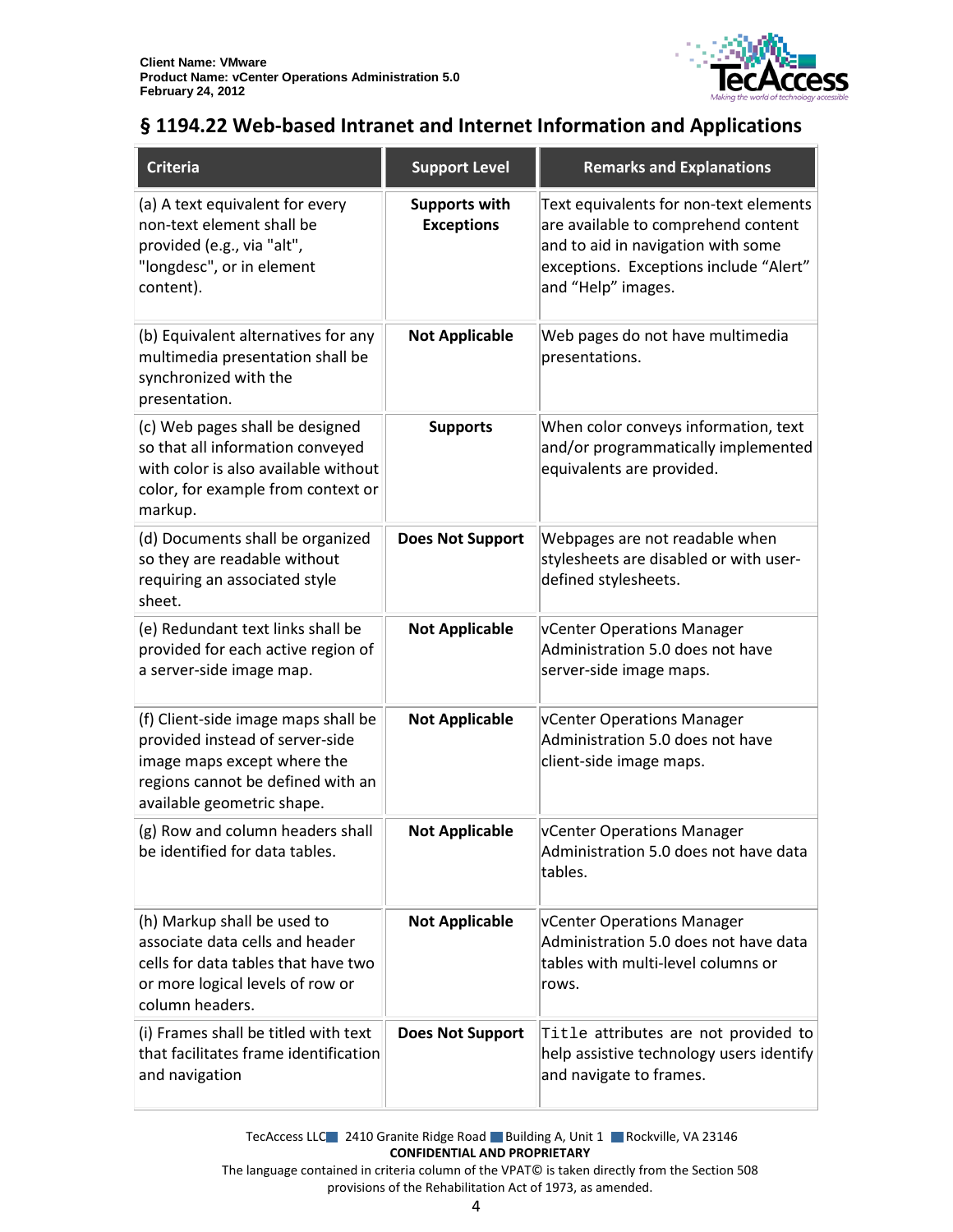

| Criteria                                                                                                                                                                                                                                                                                                                    | <b>Support Level</b>                      | <b>Remarks and Explanations</b>                                                                                                                                                                                                                                  |
|-----------------------------------------------------------------------------------------------------------------------------------------------------------------------------------------------------------------------------------------------------------------------------------------------------------------------------|-------------------------------------------|------------------------------------------------------------------------------------------------------------------------------------------------------------------------------------------------------------------------------------------------------------------|
| (j) Pages shall be designed to<br>avoid causing the screen to flicker<br>with a frequency greater than 2 Hz<br>and lower than 55 Hz.                                                                                                                                                                                        | <b>Supports</b>                           | Web pages do not have content that<br>flashes or blinks with a frequency<br>greater than 2 Hz and lower than 55<br>Hz.                                                                                                                                           |
| (k) A text-only page, with<br>equivalent information or<br>functionality, shall be provided to<br>make a web site comply with the<br>provisions of this part, when<br>compliance cannot be<br>accomplished in any other way.<br>The content of the text-only page<br>shall be updated whenever the<br>primary page changes. | <b>Supports</b>                           | Text-only pages are provided since<br>compliance cannot be met any other<br>way or are not required.                                                                                                                                                             |
| (I) When pages utilize scripting<br>languages to display content, or to<br>create interface elements, the<br>information provided by the script<br>shall be identified with functional<br>text that can be read by Assistive<br>Technology.                                                                                 | <b>Supports with</b><br><b>Exceptions</b> | Assistive technology and keyboard<br>users can access scripted interfaces,<br>with some exceptions. Exceptions<br>include "Help" links throughout the<br>application and the "Browse" button<br>on the "Update" page. Visible focus<br>does not show on buttons. |
| (m) When a web page requires<br>that an applet, plug-in or other<br>application be present on the<br>client system to interpret page<br>content, the page must provide a<br>link to a plug-in or applet that<br>complies with §1194.21(a)<br>through (I).                                                                   | <b>Not Applicable</b>                     | vCenter Operations Manager<br>Administration 5.0 does not have plug-<br>ins.                                                                                                                                                                                     |
| (n) When electronic forms are<br>designed to be completed on-line,<br>the form shall allow people using<br>Assistive Technology to access the<br>information, field elements, and<br>functionality required for<br>completion and submission of the<br>form, including all directions and<br>cues.                          | <b>Supports with</b><br><b>Exceptions</b> | Assistive technologies, such as screen<br>readers, may not identify and navigate<br>to all form elements to complete and<br>submit forms online. Many form fields<br>have badly coded explicit labeling.                                                         |
| (o) A method shall be provided<br>that permits users to skip<br>repetitive navigation links.                                                                                                                                                                                                                                | <b>Does Not Support</b>                   | Assitive technology and keyboard<br>users cannot bypass repetitive<br>navigation links.                                                                                                                                                                          |

TecAccess LLC 2410 Granite Ridge Road Building A, Unit 1 Rockville, VA 23146 **CONFIDENTIAL AND PROPRIETARY**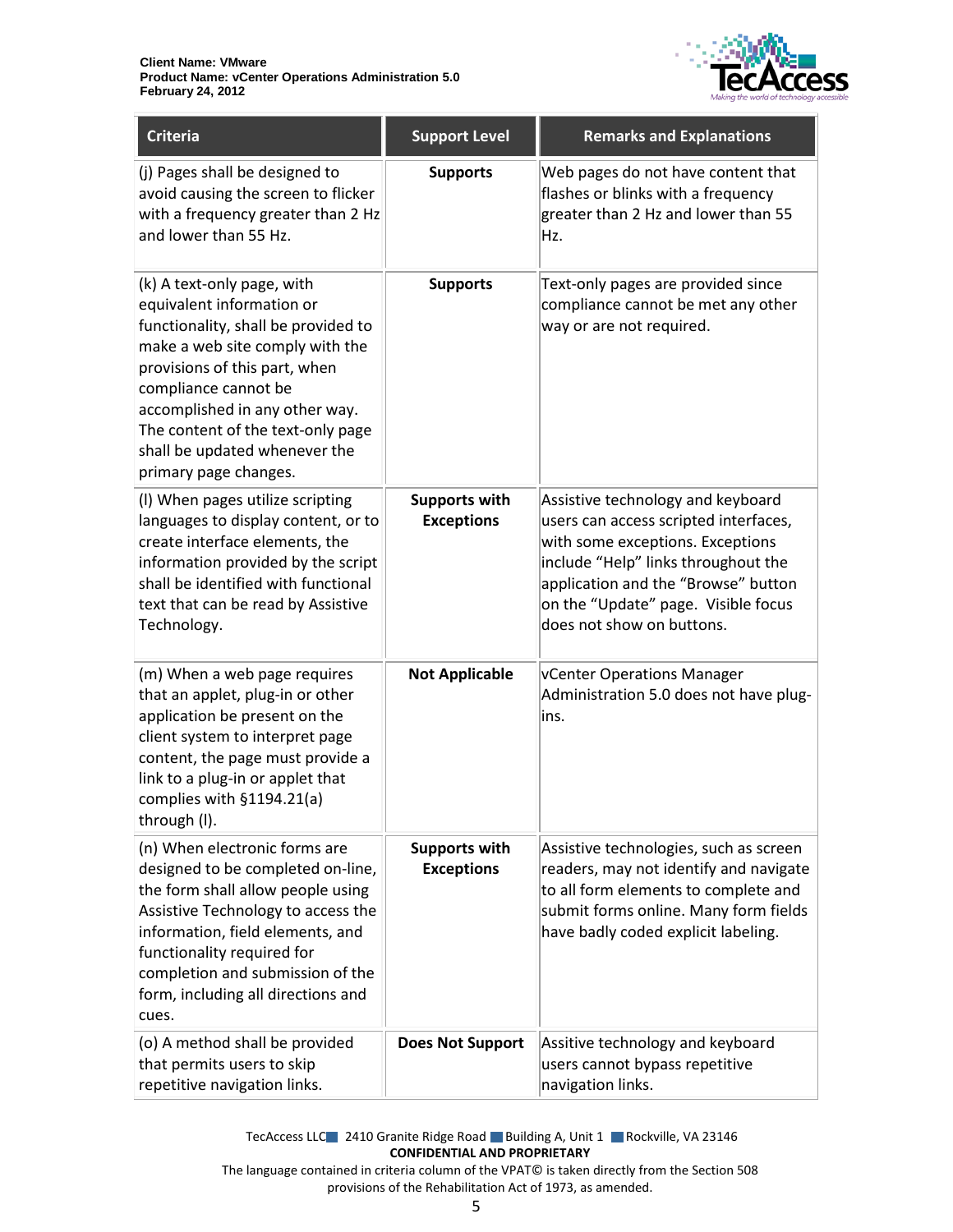

| <b>Criteria</b>                                                                                     | <b>Support Level</b>    | <b>Remarks and Explanations</b>                                                                               |
|-----------------------------------------------------------------------------------------------------|-------------------------|---------------------------------------------------------------------------------------------------------------|
| (p) When a timed response is<br>required, the user shall be alerted<br>and given sufficient time to | <b>Does Not Support</b> | When timed responses are required,<br>the server does not alert users or<br>provide them options for extended |
| indicate more time is required.                                                                     |                         | ltime.                                                                                                        |

*Note to 1194.22: The Board interprets paragraphs (a) through (k) of this section as consistent with the following priority 1 Checkpoints of the Web Content Accessibility Guidelines 1.0 (WCAG 1.0) (May 5 1999) published by the Web Accessibility Initiative of the World Wide Web Consortium: Paragraph (a) - 1.1, (b) - 1.4, (c) - 2.1, (d) - 6.1, (e) - 1.2, (f) - 9.1, (g) - 5.1, (h) - 5.2, (i) - 12.1, (j) - 7.1, (k) - 11.4.*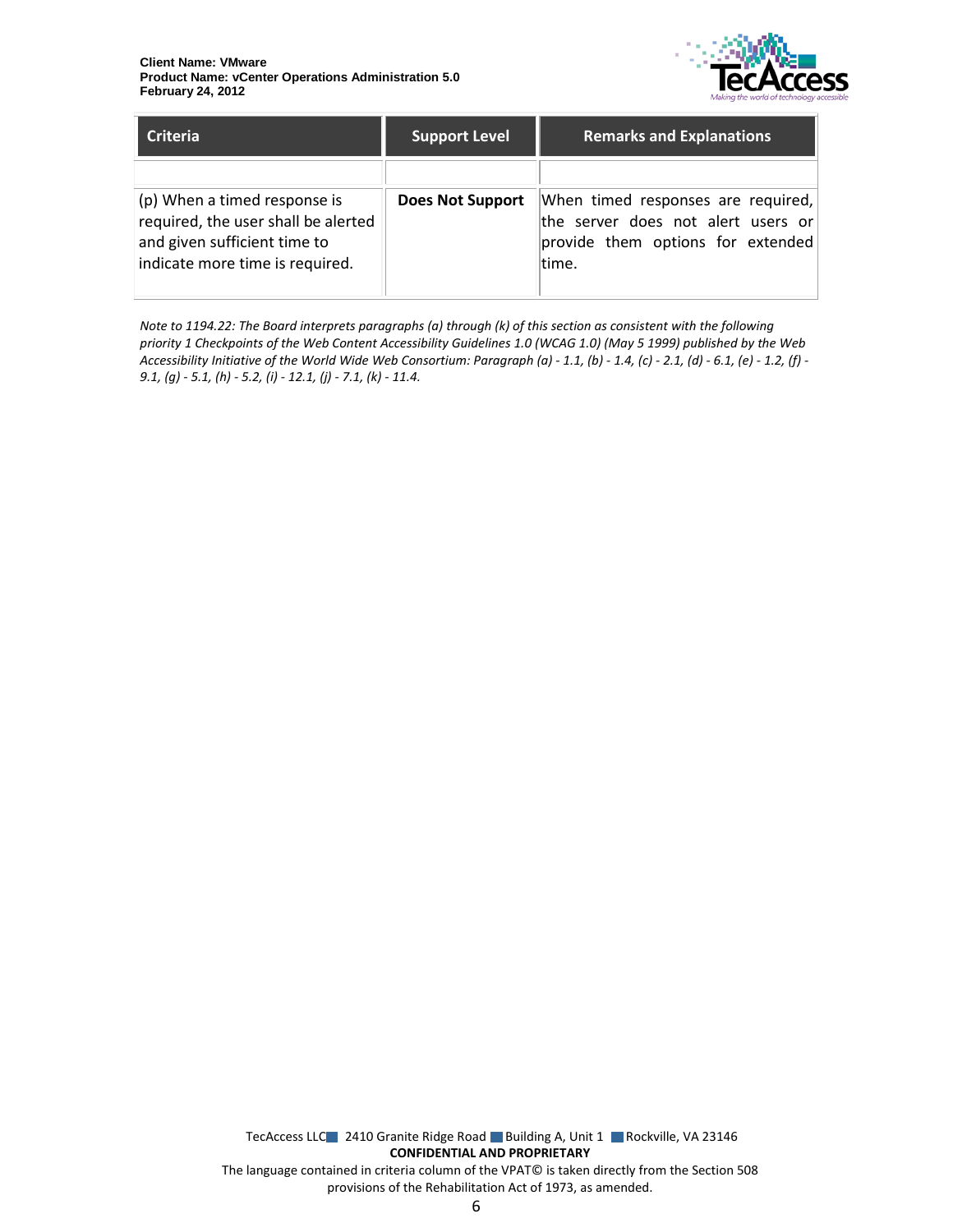

## <span id="page-6-0"></span>**§1194.31 Functional Performance Criteria**

| <b>Criteria</b>                                                                                                                                                                                                                                                                                                                     | <b>Support Level</b>                      | <b>Remarks and Explanations</b>                                                                                                                                                                                                                                                                                                                      |
|-------------------------------------------------------------------------------------------------------------------------------------------------------------------------------------------------------------------------------------------------------------------------------------------------------------------------------------|-------------------------------------------|------------------------------------------------------------------------------------------------------------------------------------------------------------------------------------------------------------------------------------------------------------------------------------------------------------------------------------------------------|
| (a) At least one mode of operation<br>and information retrieval that does<br>not require user vision shall be<br>provided, or support for Assistive<br>Technology used by people who<br>are blind or visually impaired shall<br>be provided.                                                                                        | <b>Supports with</b><br><b>Exceptions</b> | Some information retrieval processes<br>and/or operations require vision and<br>may not provide support for assistive<br>technologies. "Alert" and "Help"<br>images do not have text equivalents.<br>Frames also do not have text<br>equivalents. Many form fields have<br>badly coded explicit labeling. Headings<br>do not have structural markup. |
| (b) At least one mode of operation<br>and information retrieval that does<br>not require visual acuity greater<br>than 20/70 shall be provided in<br>audio and enlarged print output<br>working together or independently,<br>or support for Assistive Technology<br>used by people who are visually<br>impaired shall be provided. | <b>Supports with</b><br><b>Exceptions</b> | Some information retrieval processes<br>and/or operations require vision acuity<br>greater than 20/70 and may not<br>provide support for assistive<br>technologies. "Alert" and "Help"<br>images do not have text equivalents.<br>Content cannot be resized using<br>Internet Explorer's Text Size option.                                           |
| (c) At least one mode of operation<br>and information retrieval that does<br>not require user hearing shall be<br>provided, or support for Assistive<br>Technology used by people who<br>are deaf or hard of hearing shall be<br>provided                                                                                           | <b>Supports</b>                           | vCenter Operations Manager<br>Administration 5.0 does not require<br>hearing for information retrieval and<br>operations. Support for hearing<br>devices may be provided.                                                                                                                                                                            |
| (d) Where audio information is<br>important for the use of a product,<br>at least one mode of operation and<br>information retrieval shall be<br>provided in an enhanced auditory<br>fashion, or support for assistive<br>hearing devices shall be provided.                                                                        | <b>Not Applicable</b>                     | vCenter Operations Manager<br>Administration 5.0 does not have audio<br>information.                                                                                                                                                                                                                                                                 |
| (e) At least one mode of operation<br>and information retrieval that does<br>not require user speech shall be<br>provided, or support for Assistive<br>Technology used by people with<br>disabilities shall be provided.                                                                                                            | <b>Supports</b>                           | vCenter Operations Manager<br>Administration 5.0 does not require<br>speech for information retrieval or<br>operations. Support for assistive<br>technologies may be provided.                                                                                                                                                                       |
| (f) At least one mode of operation<br>and information retrieval that does<br>not require fine motor control or                                                                                                                                                                                                                      | <b>Supports with</b><br><b>Exceptions</b> | vCenter Operations Manager<br>Administration 5.0 does not require<br>fine motor control or simultaneous                                                                                                                                                                                                                                              |

TecAccess LLC 2410 Granite Ridge Road Building A, Unit 1 Rockville, VA 23146 **CONFIDENTIAL AND PROPRIETARY**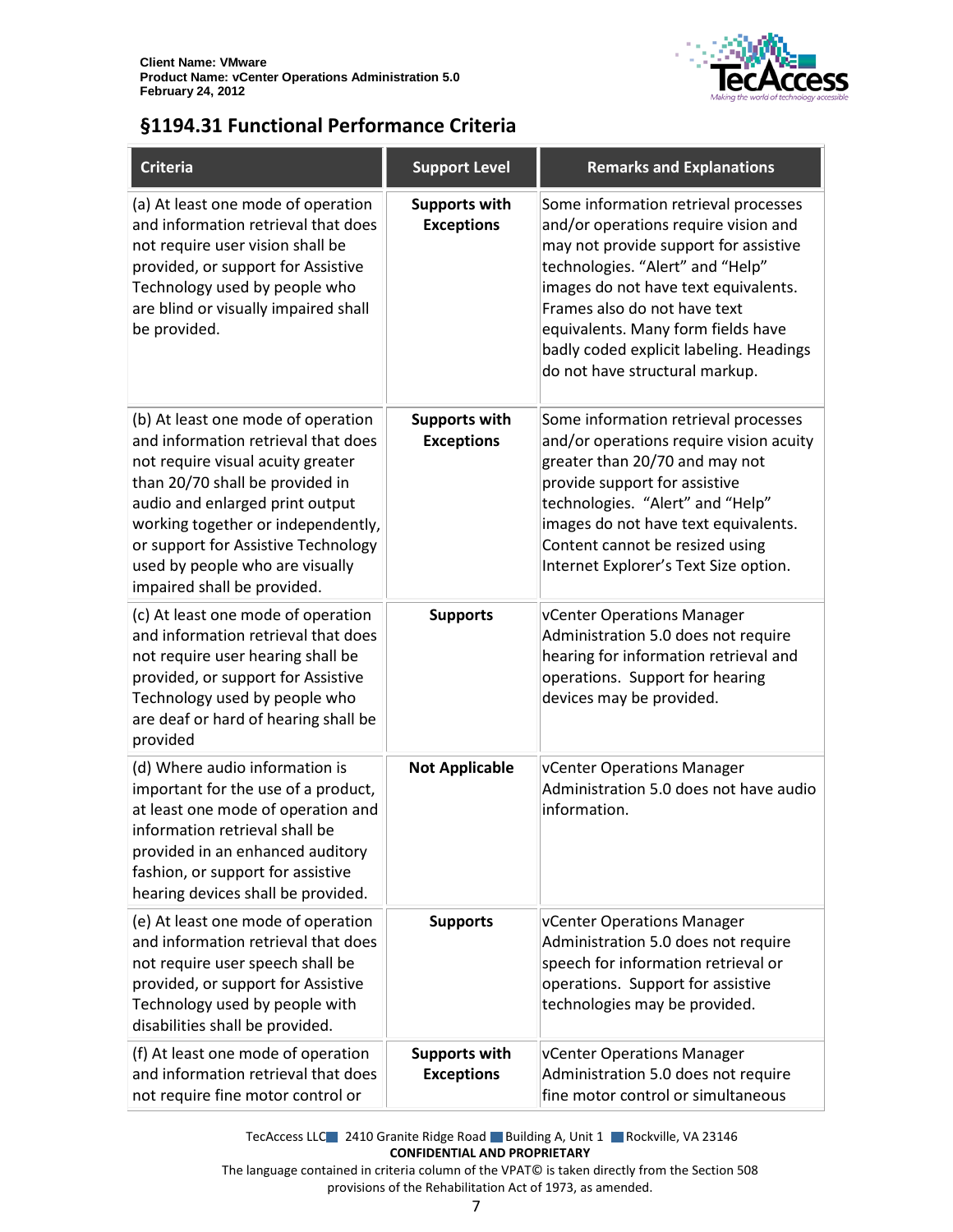

| <b>Criteria</b>                                                                                    | <b>Support Level</b> | <b>Remarks and Explanations</b>                                                                                                                                                                                                                                         |
|----------------------------------------------------------------------------------------------------|----------------------|-------------------------------------------------------------------------------------------------------------------------------------------------------------------------------------------------------------------------------------------------------------------------|
| simultaneous actions and that is<br>operable with limited reach and<br>strength shall be provided. |                      | actions. Persons with dexterity<br>impairments can perform product<br>operations, with some exceptions.<br>Exceptions include "Help" links<br>throughout the application and the<br>"Browse" button on the "Update"<br>page. Visible focus does not show on<br>buttons. |